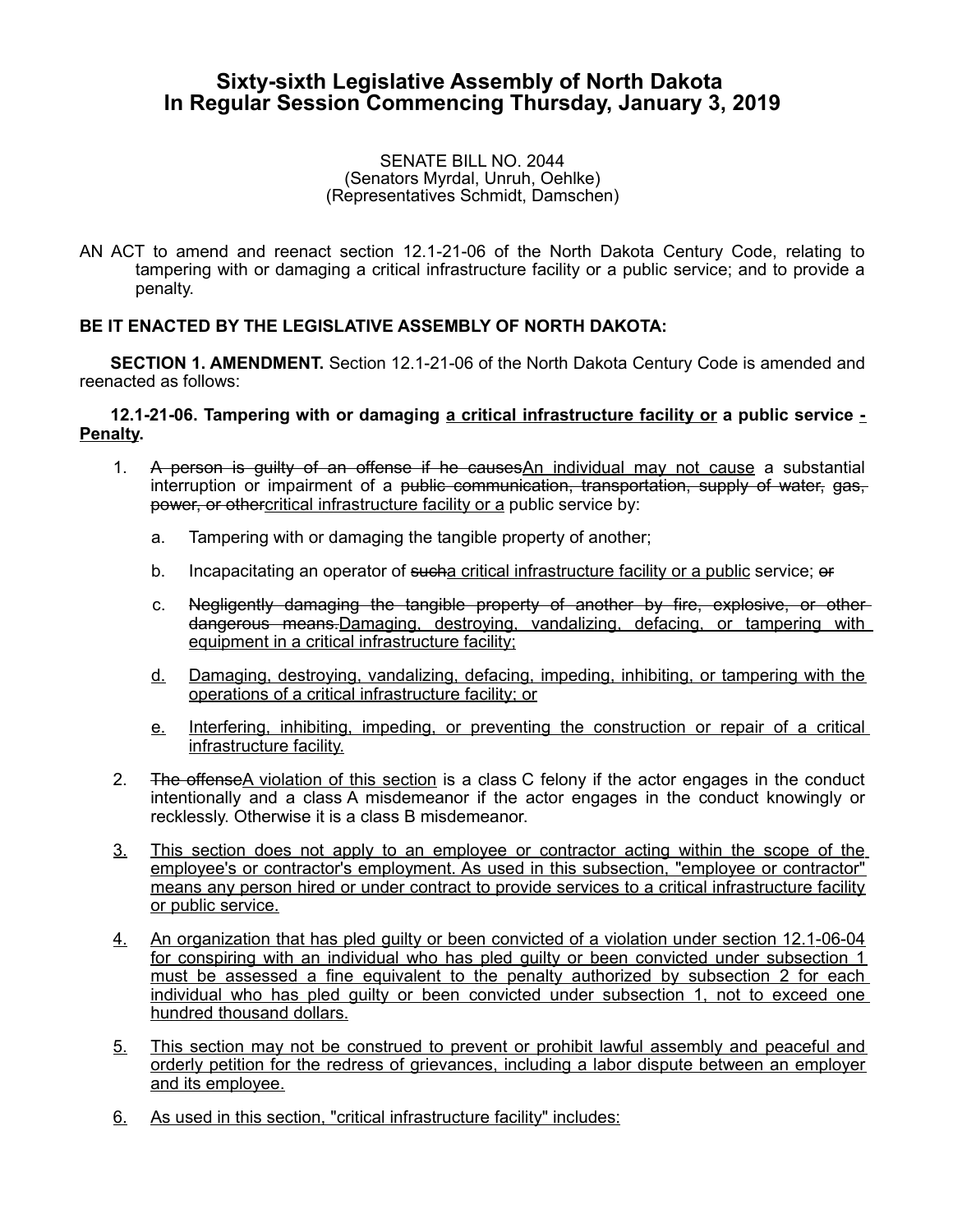- a. A petroleum or alumina refinery;
- b. An electrical power generating facility, substation, switching station, electrical control center, or electric power line and associated equipment infrastructure;
- c. A chemical, polymer, or rubber manufacturing facility;
- d. A drinking water source, water transmission line, water treatment plant, water distribution system, ground water monitoring well, waste water treatment plant, or waste water collection system;
- e. A natural gas compressor station;
- f. A liquid natural gas terminal or storage facility;
- g. Wireline telecommunications and internet infrastructure, including central offices, fiber optic lines, cable lines, and all additional equipment associated with the provision of broadband or telecommunication services;
- h. Wireless telecommunications infrastructure, including a cell tower, telephone pole or line, including a fiber optic line;
- i. A port, railroad switching yard, railroad track, trucking terminal, or other freight transportation facility;
- j. A gas processing plant, including a plant used in the processing, treatment, or fractionation of natural gas or a natural gas liquid;
- k. A transmission facility used by a federally licensed radio or television station;
- l. A steel-making facility using an electric arc furnace to make steel;
- m. A facility identified and regulated by the United States department of homeland security chemical facility anti-terrorism standards program;
- n. A dam regulated by the state or federal government;
- o. A natural gas transmission or distribution utility facility, including a pipeline interconnection, a city gate or town border station, a metering station, below or aboveground piping, a regulator station, and a natural gas storage facility;
- p. A crude oil or refined product storage and distribution facility, including a valve site, pipeline interconnection, pump station, metering station, below or aboveground pipeline or piping, and a truck loading or offloading facility;
- q. Any below or aboveground portion of an oil, gas, hazardous liquid, or chemical pipeline, tank, railroad facility, or other storage facility;
- r. An oil and gas production site; and
- s. A site or location designated or approved for the construction of a facility described in this subsection.